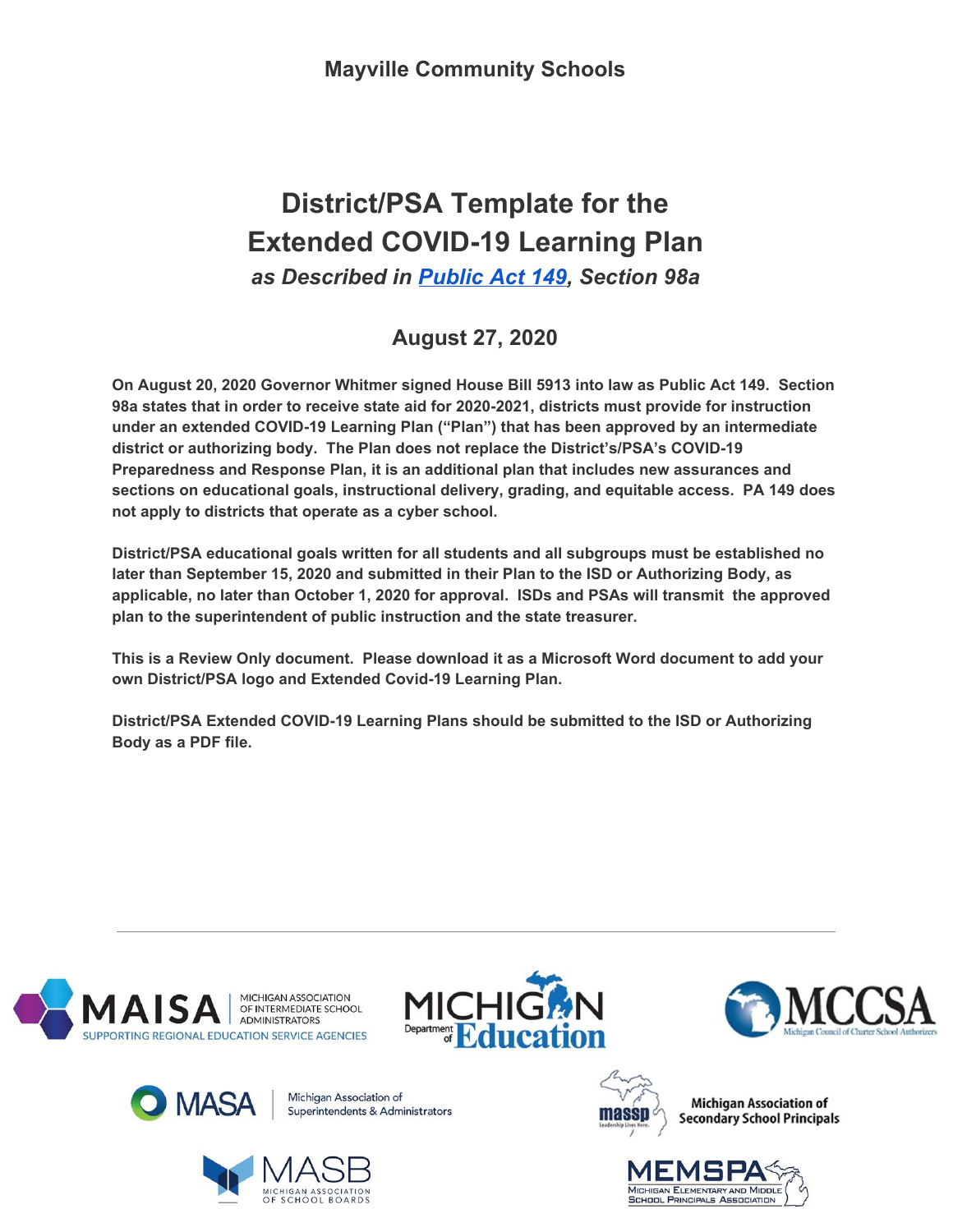# **Mayville Community Schools Extended COVID-19 Learning Plan**

**Address of School District/PSA: 6250 Fulton Mayville. MI**

**District/PSA Code Number: 79090**

**District/PSA Website Address: www.mayvilleschools.org**

**District/PSA Contact and Title: Barry Markwart, Superintendent**

**District/PSA Contact Email Address: barry.markwart@mayvilleschools.org**

**Name of Intermediate School District/PSA: Tuscola**

**Name of PSA Authorizing Body (if applicable):**

**Date of Approval by ISD/Authorizing Body:**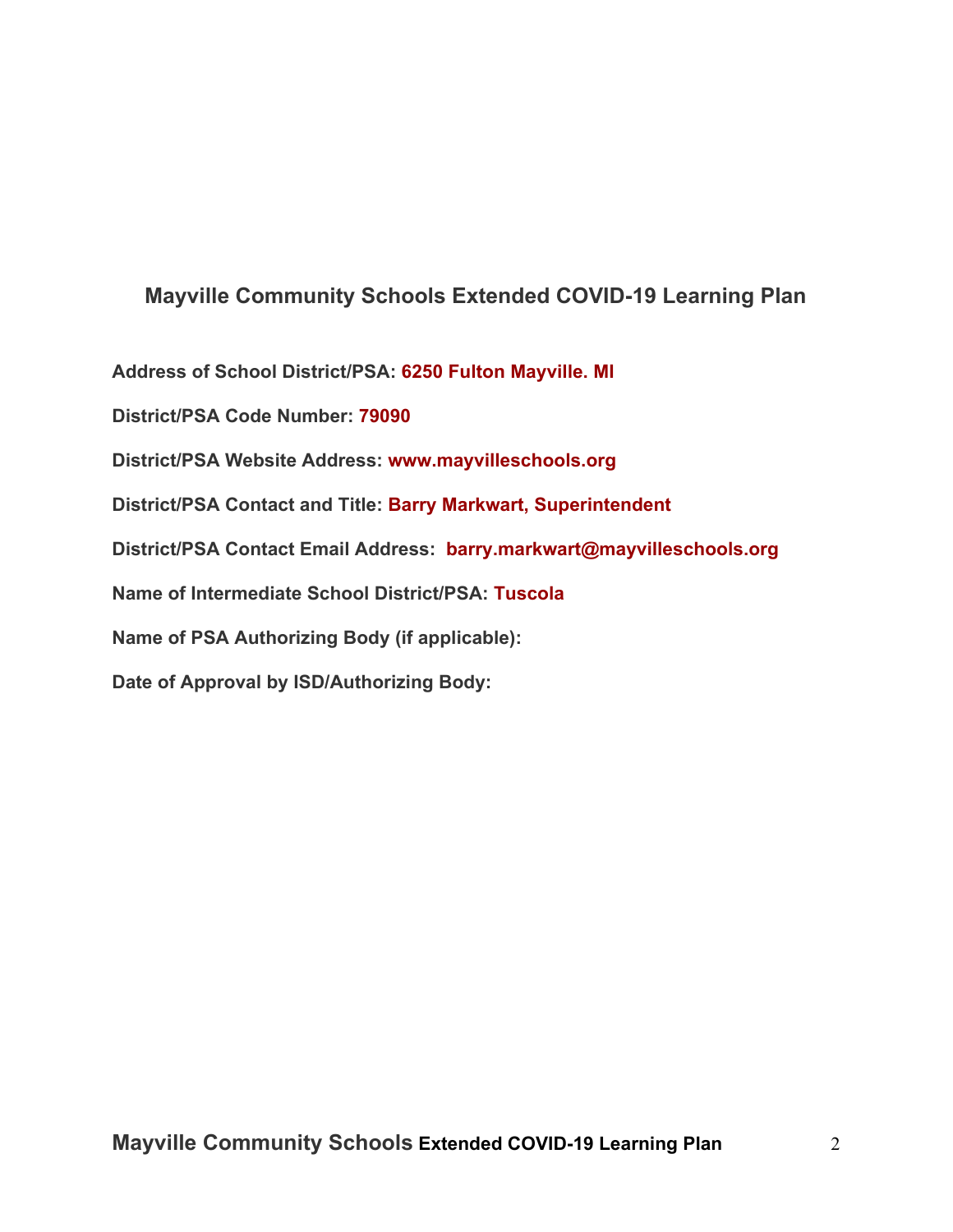# **Assurances**

- **1. The District/PSA will make their ISD/Authorizing Body approved Extended COVID-19 Learning Plan accessible through the transparency reporting link located on the District's/PSA's website no later than October 1, 2020.**
- **2. The District/PSA will create and make available on its transparency reporting link located on the District/PSA's website, a report concerning the progress made in meeting the educational goals contained in its Extended COVID-19 Learning Plan not later than February 1, 2021, for goals its expected would be achieved by the middle of the school year and not later than the last day of school of the 2020-2021 school year for goals the District/PSA expected would be achieved by the end of the school year.**
- **3. Benchmark Assessments: The District/PSA will**
	- **○ select a benchmark assessment or benchmark assessments that is/are aligned to state standards.**
	- **○ administer the approved benchmark assessment, or local benchmark assessment, or any combination thereof, to all pupils in grades K to 8 to measure proficiency in reading and mathematics within the first nine weeks of the 2020-2021 school year and again not later than the last day of the of the 2020-2021 school year.**
- **4. If delivering pupil instruction virtually, the District/PSA will**
	- **○ provide pupils with equitable access to technology and the internet necessary to participate in instruction, and**
	- **○ expose each pupil to the academic standards that apply for each pupil's grade level or courses in the same scope and sequence as the District/PSA had planned for that exposure to occur for in-person instruction.**
- **5. The District/PSA, in consultation with a local health department will develop guidelines concerning appropriate methods for delivering pupil instruction for the 2020-2021 school year that are based on local data that are based on key metrics.** *Note: A determination concerning the method for delivering pupil instruction shall remain at the District/PSA Board's discretion.* **Key metrics that the District/PSA will consider shall include at least all of the following:**
	- **○ COVID-19 Cases or Positive COVID-19 tests**
	- **○ Hospitalizations due to COVID-19**
	- **○ Number of deaths resulting from COVID-19 over a 14-day period**
	- **○ COVID-19 cases for each day for each 1 million individuals**
	- **○ The percentage of positive COVID-19 tests over a 4-week period**
	- **○ Health capacity strength**
	- **○ Testing, tracing, and containment infrastructure with regard to COVID-19**
- **6. If the District/PSA determines that it is safe to provide in-person instruction to pupils, the District/PSA will prioritize providing in-person instruction to pupils in grades K to 5 who are enrolled in the District/PSA.**
- **7. The District/PSA assures that**
	- **○ instruction will be delivered as described in this plan and approved by the District/PSA Board,**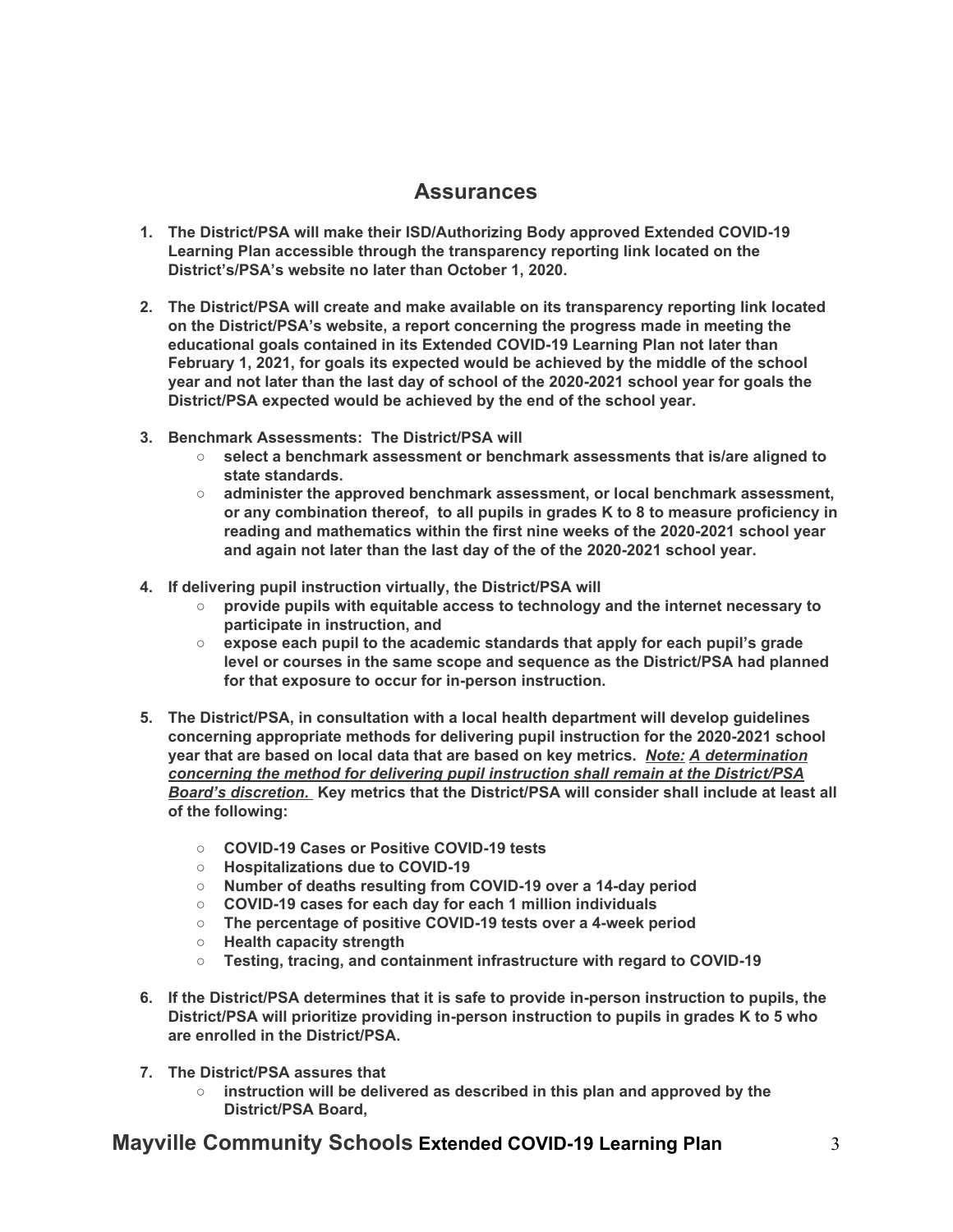- **○ the description of instructional delivery in this plan matches the delivery of instruction to be delivered during the 2020-2021 school year,**
- **○ the District/PSA will reconfirm how instruction will be delivered during the 2020-2021 school year thirty days after the approval of the plan, and every 30 days thereafter at a meeting of the Board, and**
- **○ public comment will be solicited from the parents or legal guardians of the pupils enrolled in the District/PSA during a public meeting described in PA-149.**
- **8. The District/PSA will ensure that students with disabilities will be provided with equitable access to instruction and accommodation in accordance with applicable state and federal laws, rules and regulations.**
- **9. The District/PSA will ensure that two (2), 2-way interactions occur between a pupil enrolled in the District/PSA and the pupil's teacher or at least one (1) of the pupil's teachers during each week of the school year for at least 75% of the pupils enrolled in the District/PSA. The District/PSA will publicly announce its weekly interaction rates at each District/PSA Board meeting where it re-confirms how instruction is being delivered. The District/PSA will make those rates available through the transparency reporting link located on the District/PSA website each month for the 2020-2021 school year.**

**President of the Board of Education/Directors**

**\_\_\_\_\_\_\_\_\_\_\_\_\_\_\_\_\_\_\_\_\_\_\_\_\_\_\_\_\_\_\_\_\_\_\_\_\_\_\_\_\_\_\_\_\_\_\_\_\_\_**

**\_\_\_\_\_\_\_\_\_\_\_\_\_\_\_\_\_\_\_\_\_\_\_\_\_\_\_\_\_\_\_\_\_\_\_\_\_\_\_\_\_\_\_\_\_\_\_\_\_\_**

**Date**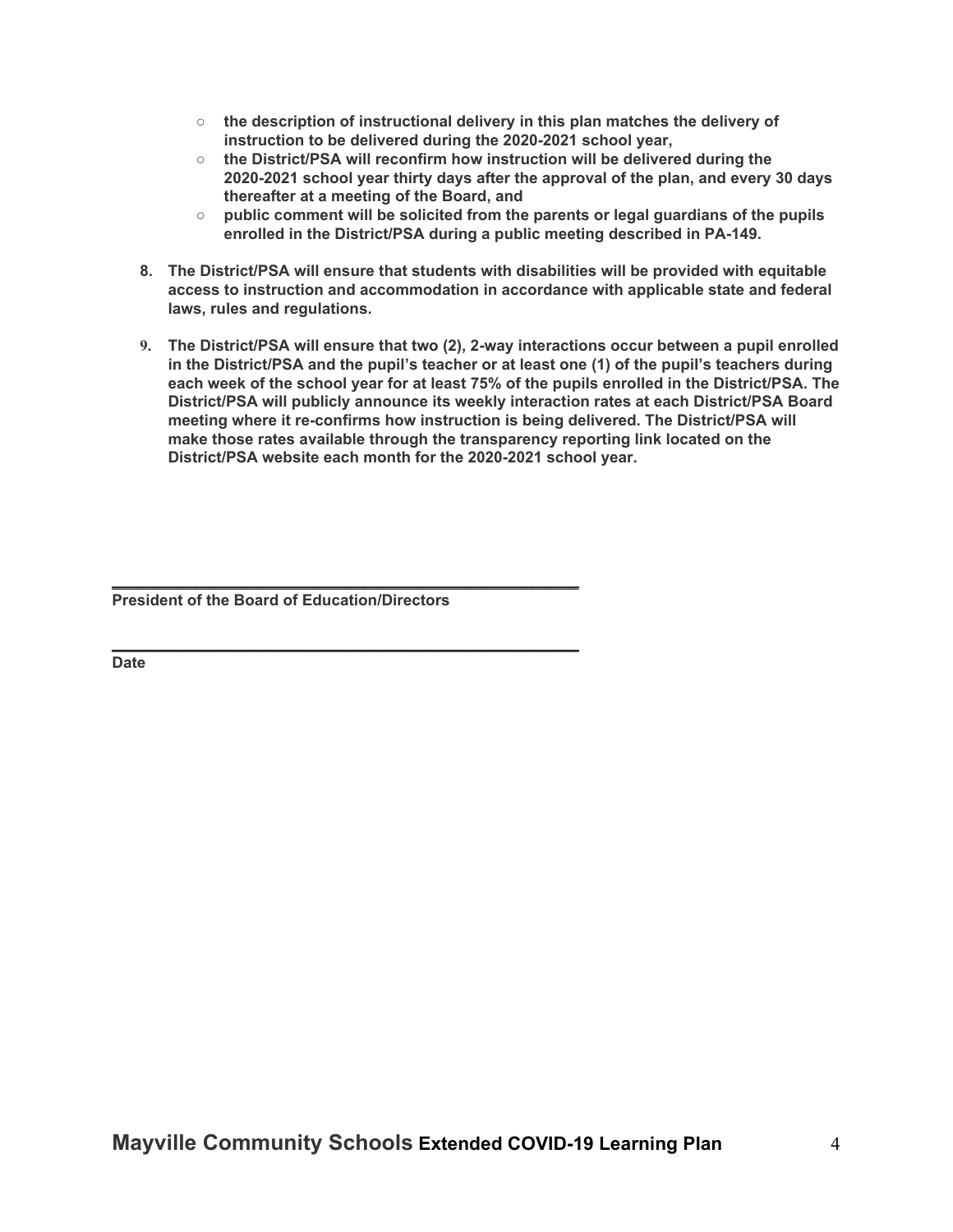# **Learning Plan Narrative**

### **Opening Statement**

**• Please provide a statement indicating why an Extended COVID-19 Learning Plan is necessary to increase pupil engagement and achievement for the 2020-2021 school year.**

#### **Mayville Community Schools Statement**

**No school system was built to deal with extended shutdowns like those imposed by the COVID-19 pandemic. Teachers, administrators, students and parents have worked hard to keep learning active; nevertheless, these efforts are not likely to provide the quality of education that's delivered in the classroom.**

**Even more troubling is the context: The global pandemic is impacting our school. We are experiencing a traumatic event, many students may have significant gaps in their learning, and equity issues are more pronounced. The persistent achievement disparities across income levels and between students. School shutdowns cause disproportionate learning losses for these students compounding existing gaps and also lead more of them to potentially continue learning gaps.. This could have long-term effects on these children's long-term well-being.**

**As Mayville Community Schools plans to begin the school year in a face to face, hybrid and Virtual Learning environment, we will need to ensure that there are structures in place to ensure student engagement and achievement for all. This plan will focus on teaching and learning with an emphasis on equity for all learners and the well-being of students and staff.**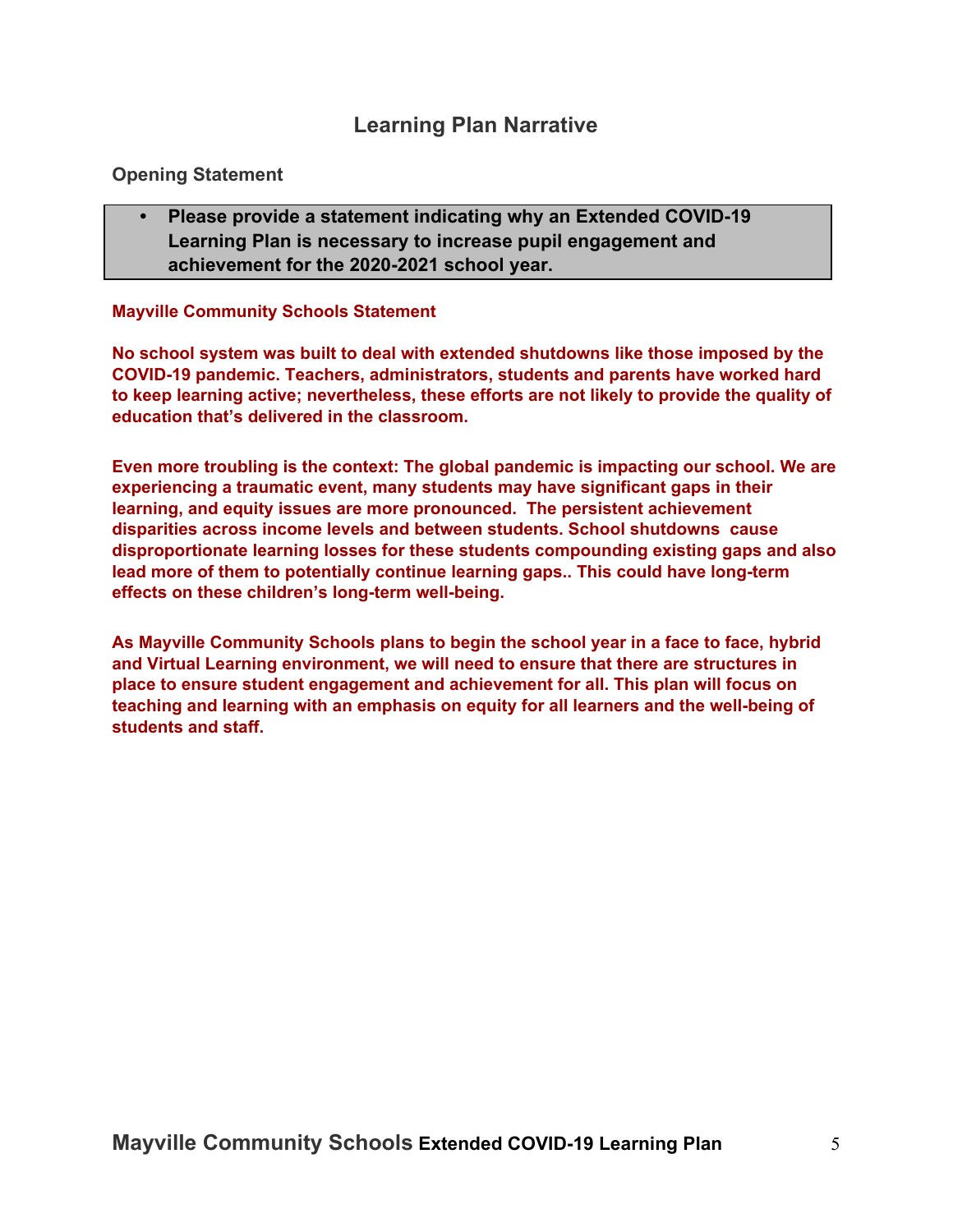#### **Educational Goals**

- **• Please outline and describe the educational goals expected to be achieved for the 2020-2021 school year. The District/PSA must establish all of its goals no later than September 15, 2020. Authorizing bodies expect PSA educational goals will be aligned to the educational goal within your charter contract.**
- **• Specify which goals are expected to be achieved by the middle of the school year and which goals are expected to be achieved by the end of the school year.**
- **• Ensure that all of the following apply to the educational goals described in this section: (a) The goals include increased pupil achievement or, if growth can be validly and reliably measured using a benchmark assessment or benchmark assessments, growth on a benchmark assessment in the aggregate and for all subgroups of pupils; (b) The District/PSA benchmark assessment(s) are aligned to state standards and will be administered to all pupils K-8 at least once within the first 9 weeks of the 2020-2021 school year and not later than the last day of the 2020-2021 school year to determine whether pupils are making meaningful progress toward mastery of these standards; and (c) the District's/PSA's educational goals are measurable through a benchmark assessment or benchmark assessments.**
- **• To the extent practicable, the District/PSA will administer the same benchmark assessment or benchmark assessments that it administered to pupils in previous years.**

#### **Mayville Community Schools Educational Goals**

#### **Quality Evidence-Based Assessment Practices**

**Mayville Community Schools believes that benchmark assessment evidence can be used to monitor and evaluate patterns and trends in the district academic performance and to identify effective instructional programs. We believe it can provide guidance for standardizing or adjusting curriculum and instruction across grade levels, schools, and districts.**

**Educational Goals- We will have all K-8 students assessed with the NWEA by Friday, September 18, 2020 which will be in compliance with the requirement of assessing during the first nine-weeks of school.**

#### **Reading Goal**

**By January 15, 2021 all K-8 students at Mayville Community Schools will improve performance on the NWEA assessment. Math Goal**

**By January 15, 2021 all K-8 students at Mayville Community Schools will improve performance on the NWEA assessment.**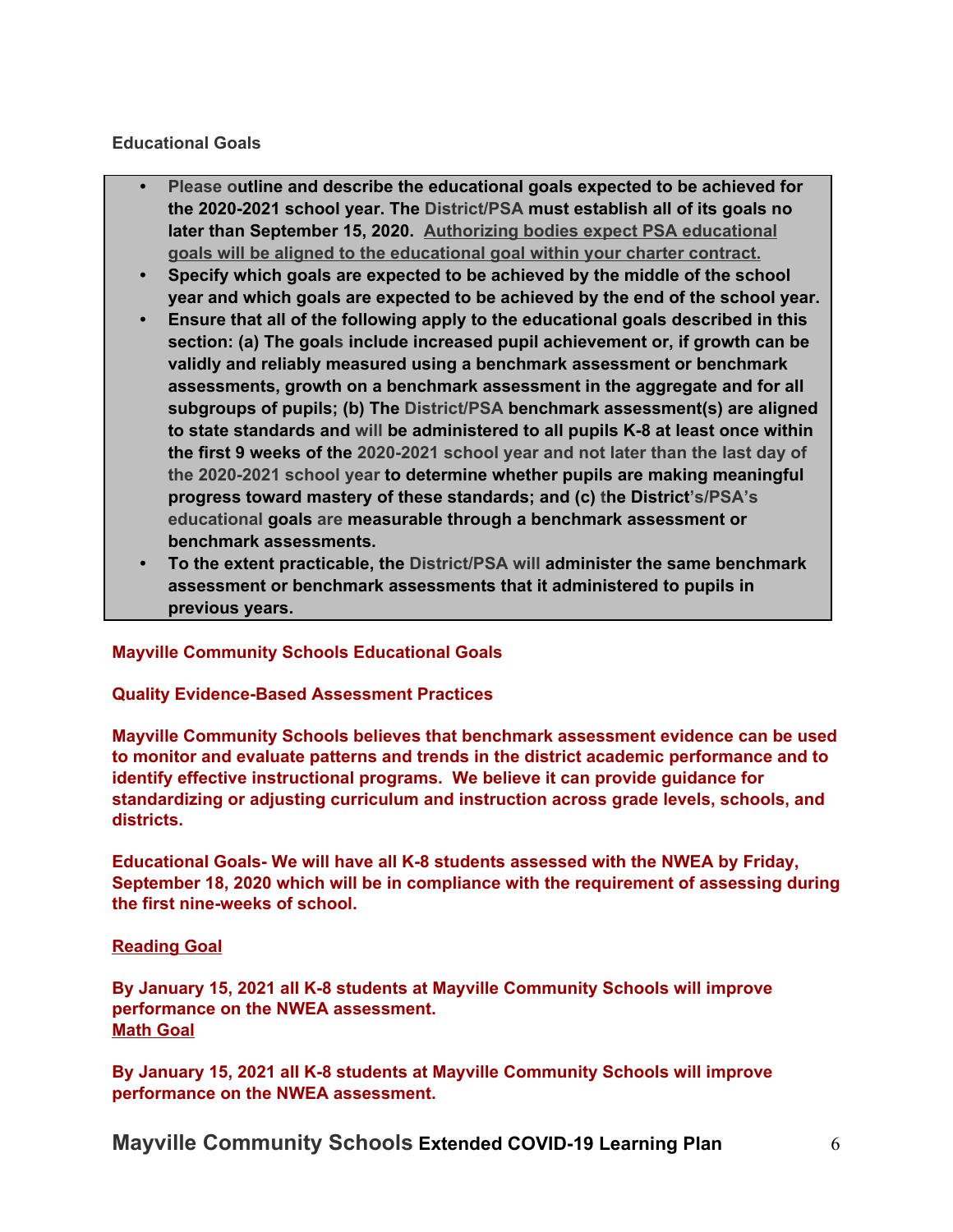#### **Reading Goal**

**By June 11, 2021 all K-8 students at Mayville Community Schools will improve performance on the NWEA assessment.**

#### **Math Goal**

**By June 11, 2021 all K-8 students at Mayville Community Schools will improve performance on the NWEA assessment.**

**Instructional Delivery & Exposure to Core Content**

**• Please describe how and where instruction will be delivered during the 2020-2021 school year. (e.g. instruction may be delivered at school or a different location, in-person, online, digitally, by other remote means, in a synchronous or asynchronous format, or any combination thereof).**

#### **Mayville Community Schools Instructional Delivery**

- **● Face-to-face traditional instruction model for those who would like their child to attend school 5-days/week.**
- **● Hybrid model students must attend school Monday,Wednesday, Friday for face-to-face instruction and Tuesday and Thursday will be virtual.**
- **● MCS Virtual School instruction will be completed remotely. We will work with each student to determine the best learning plan and path for their success. Mayville teachers will be the mentor.**

**Hybrid model Learning Plan**

**K-12 Student Schedules**

**▪ Students must attend school Monday, Wednesday, Friday for face-to-face instruction and Tuesday and Thursday will be virtual.**

**▪ All students must have a current Educational Development Plan according to MDE if your grade level requires the plan.**

**Registration and Requirements, Attendance, Feedback and Grading**

**▪ Students who are enrolled in the Hybrid Model will be a 9 week commitment for your child.**

**▪ Attendance is required, recorded, and monitored.**

**▪ All students must have a current Educational Development Plan according to MDE if your grade level requires the plan.**

**Curriculum and Instruction**

- **▪ Students will be taught by MCS teachers utilizing our curriculum and resources.**
- **▪ Students will stay on pace with the 5 day face to face students in their class.**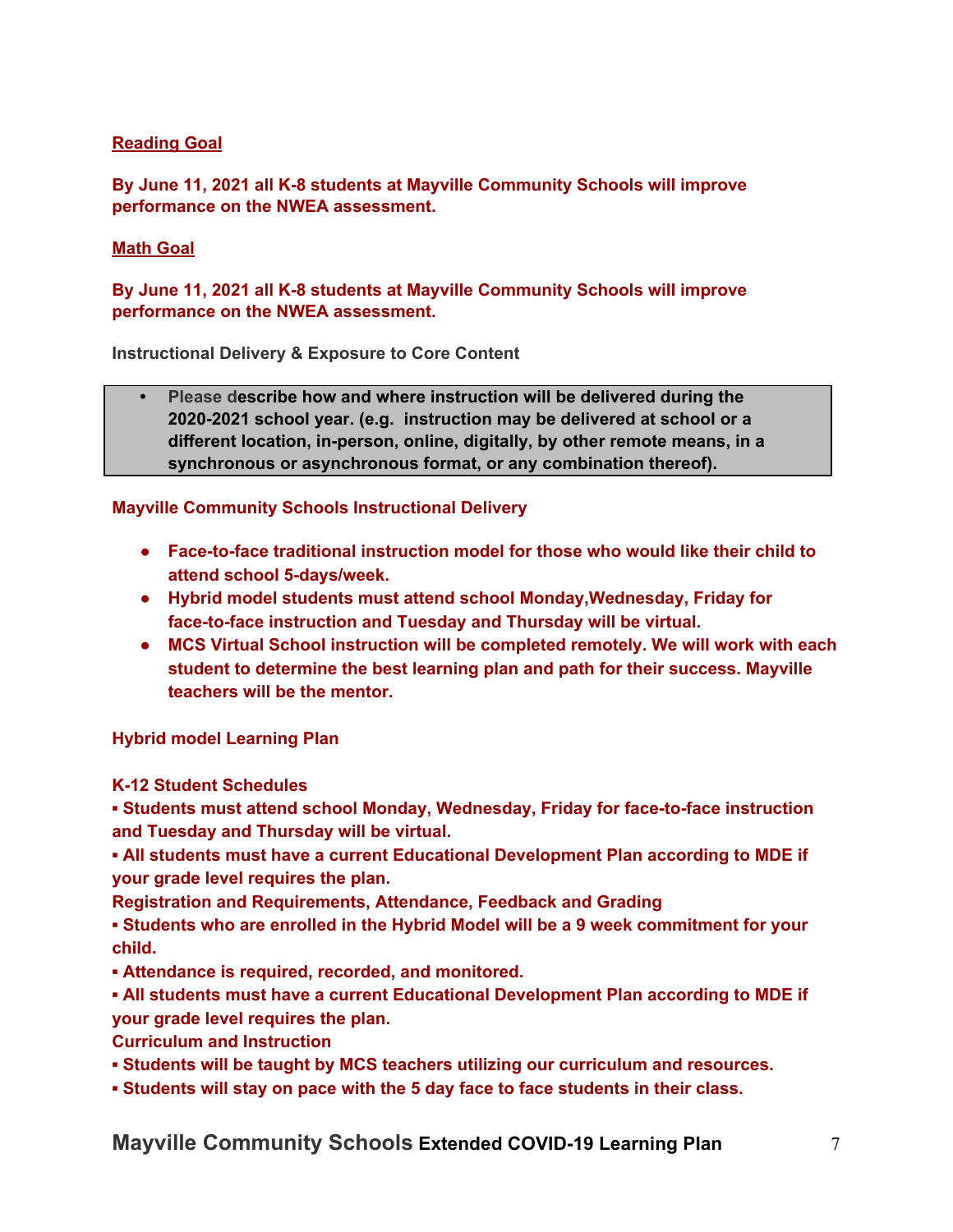**▪ MCS teachers will support our Hybrid Model students.**

**▪ Instruction will be provided daily with the students' same face to face class schedule on Tuesdays and Thursdays.( Teachers may pre-record a lesson to provide to the students on these days).**

**Elective Courses**

**▪ Courses aligned to these subjects will be available to students.**

**▪ Career and Technical Education (CTE) courses must meet face to face according to the Tuscola Tech Center criteria.**

**▪ Students in grades 6-12 will be allowed to participate face-to-face in band if desired.**

**▪ Assessment of student work, timely and constructive feedback will be provided by our teachers.**

- **▪ Grades and report cards will be given each marking period.**
- **▪ Credits earned will count towards MCS graduation requirements and diploma.**
- **▪ Students will qualify for Honors recognition if they elect the Hybrid Model learning plan.**

**Full-Time MCS VIRTUAL SCHOOL Remote Plan**

**Registration and Requirements, Attendance, Feedback and Grading**

**▪ Students who are enrolled in the Virtual Learning plan will have to commit to a FULL MARKING PERIOD WITH 50% COMPLETION OF ALL VIRTUAL CLASSES.**

- **▪ Attendance is required, recorded, and monitored.**
- **▪ All students must have a current Educational Development Plan according to MDE.**
- **▪ Students will take courses from Edgenuity, an online course curriculum.**
- **▪ MCS teachers will support our virtual learners and be the mentors.**
- **▪ Instruction will be primarily with students independently working with MCS teacher support weekly.**

**Elective Courses**

**▪ Courses aligned to these subjects will be available to students.**

**▪ Career and Technical Education (CTE) courses must meet face to face according to the Tuscola Tech Center criteria.**

**▪ Students in grades 6-12 will be allowed to participate face-to-face in band if desired.**

**▪ Assessment of student work, timely and constructive feedback will be provided by our teachers.**

**▪ Grades and report cards will be given each marking period.**

**▪ Credits earned will count towards MCS graduation requirements and diploma.**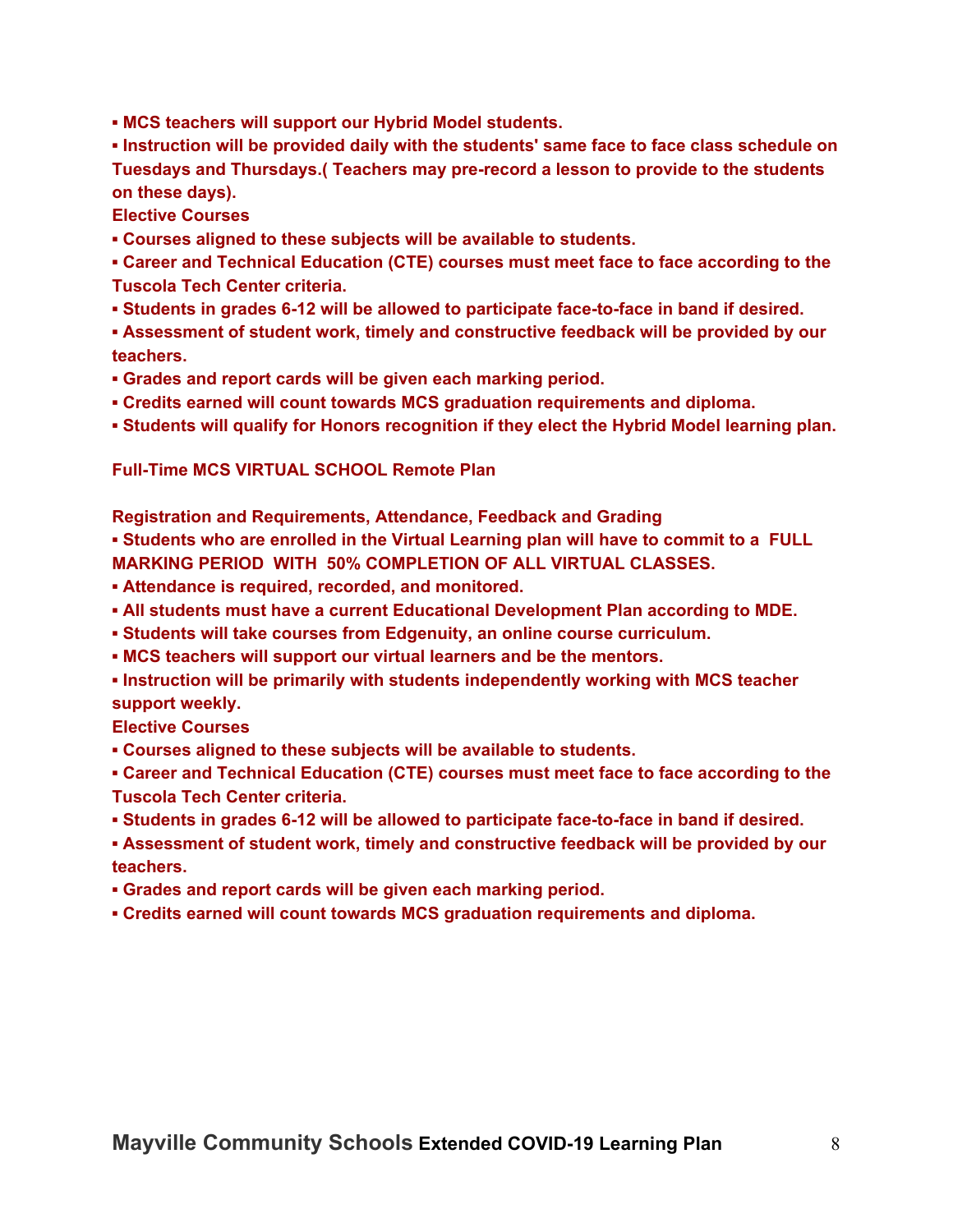**• Please describe how instruction for core academic areas will expose each pupil to the academic standards that apply for each pupil's grade level or course in the same scope and sequence as the District/PSA had planned for that exposure to occur for in-person instruction.**

#### **Curriculum and Instruction: Academic Standards**

**Mayville Community Schools curriculum for core academic areas is aligned to state standards. As teachers navigate the unusual range of competencies expected this fall, they will use pre-assessments to plan for differentiation of content, use results from pre-assessments to inform instruction and prioritize K-12 instructional standards for the 2020-2021 School Year. The assessments will guide teachers to implement instructional approaches to meet the range of student needs as they return to school in the fall, identify assessment ideas that allow students to demonstrate understanding in a variety of ways, assess and provide instruction in the content areas in face-to-face,hybrid and virtual, and incorporate well-being and SEL/trauma-informed practices into instruction.**

**• Please describe how pupil progress toward mastery of the standards described within this section will be graded or otherwise reported to the pupil and the pupil's parent or legal guardian.**

#### **Mayville Community Schools Progress Reporting**

**Mayville Community Schools bases its assessment system on the Michigan Standards. We regularly assess students at the classroom level to determine if they are making progress toward meeting those standards. We place a heavy emphasis on formative assessment. This is critical in the instructional process so that students receive timely feedback that helps them know what they need to do to improve. It also gives the teacher important information to know how to adjust the teaching and learning process to meet each student's needs.**

**We also have a system for delivering summative assessments at the classroom levels. These are given at the end of a period of learning as an evaluation of what has been learned and are part of our district grading process. For example, our teachers deliver summative assessments at the end of each unit of study in our curriculum. These assessments are based on a coherent set of standards in the subject area that focus on a related group of skills and disciplinary knowledge.**

**We make available to our parents and legal guardians a web-based system that allows them to see their children's grades at any time. Our teachers keep up-to-date information on student grades in this system. We also send progress reports to our parents and guardians during each marking period. This is in addition to the expectation we have for**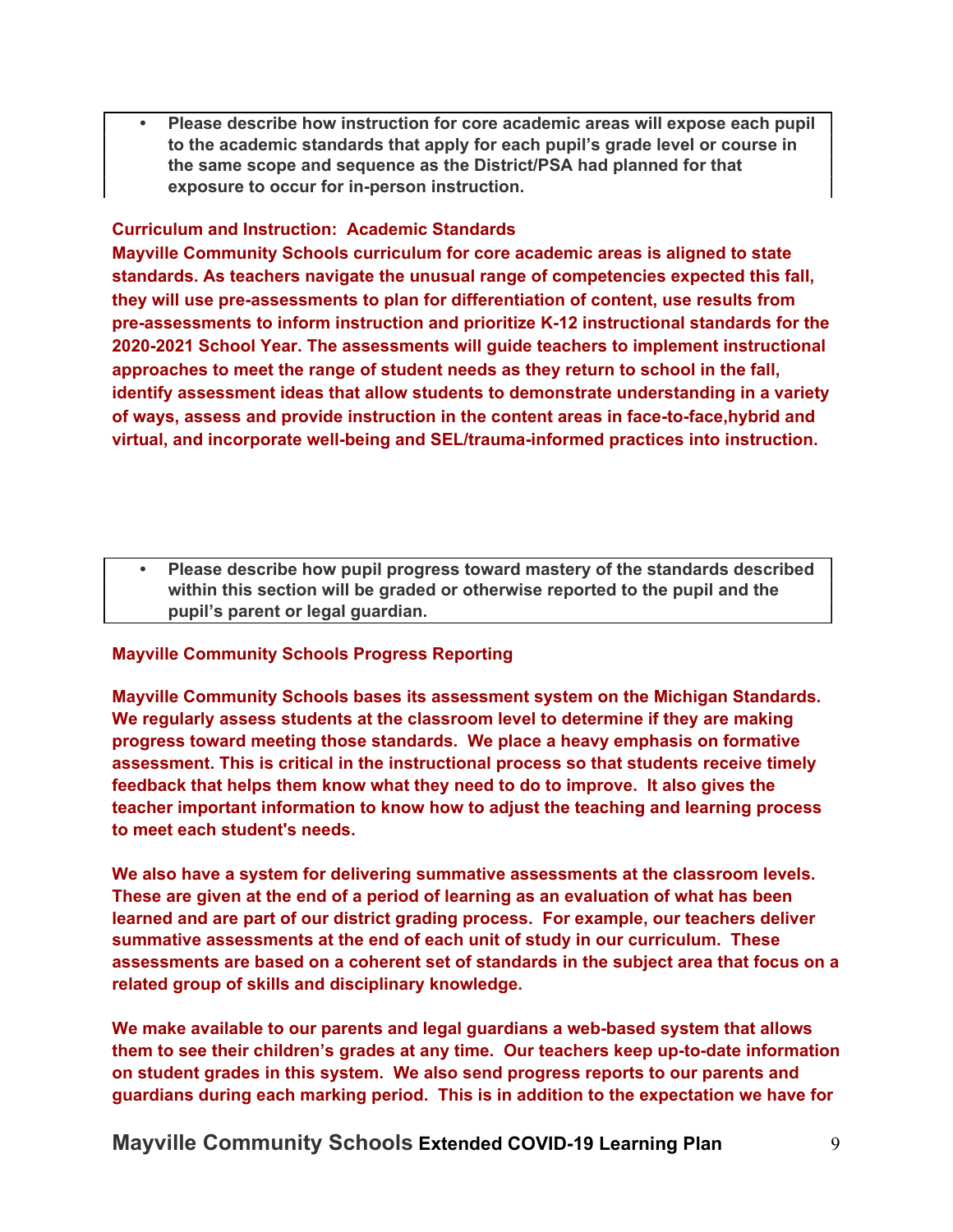**all teachers that they keep parents and guardians abreast of any concerns regarding a student's grade through emails and phone calls. Finally, assessment of student work, timely and constructive feedback will be provided by our teachers/mentors.**

## **Equitable Access**

**• If delivering pupil instruction virtually, please describe how the District/PSA will provide pupils with equitable access to technology and the internet necessary to participate in instruction.**

# **Mayville Community Schools Instructional Delivery**

# **Technology Access**

- **▪ Student devices will be provided upon request.**
- **▪ MCS will provide technical support and repair on all district-issued devices.**

**▪ We will provide various "hot spots" throughout the district if you do not have internet access.**

**• Please describe how the District/PSA will ensure that students with disabilities will be provided with equitable access to instruction and accommodation in accordance with applicable state and federal laws, rules and regulations.**

# **Mayville Community Schools Equitable Access to Instruction**

**Mayville Community Schools is committed to the extent practicable, to provide equal access to modes of instruction selected by the district as well as providing access to alternative modes of instruction, related services and supplementary aids and services in order to provide equitable opportunities for our students with disabilities to the curriculum with an emphasis on continued progress towards general education and special education goals and objectives. Determinations will be decided on an individualized basis. Additionally, there is commitment towards ongoing communication between staff and parents, and where appropriate students as well as a pledge to meet special education timelines and IEP teaming and planning requirements.**

## **• Optional Considerations for District/PSA Extended COVID-19 Learning Plans:**